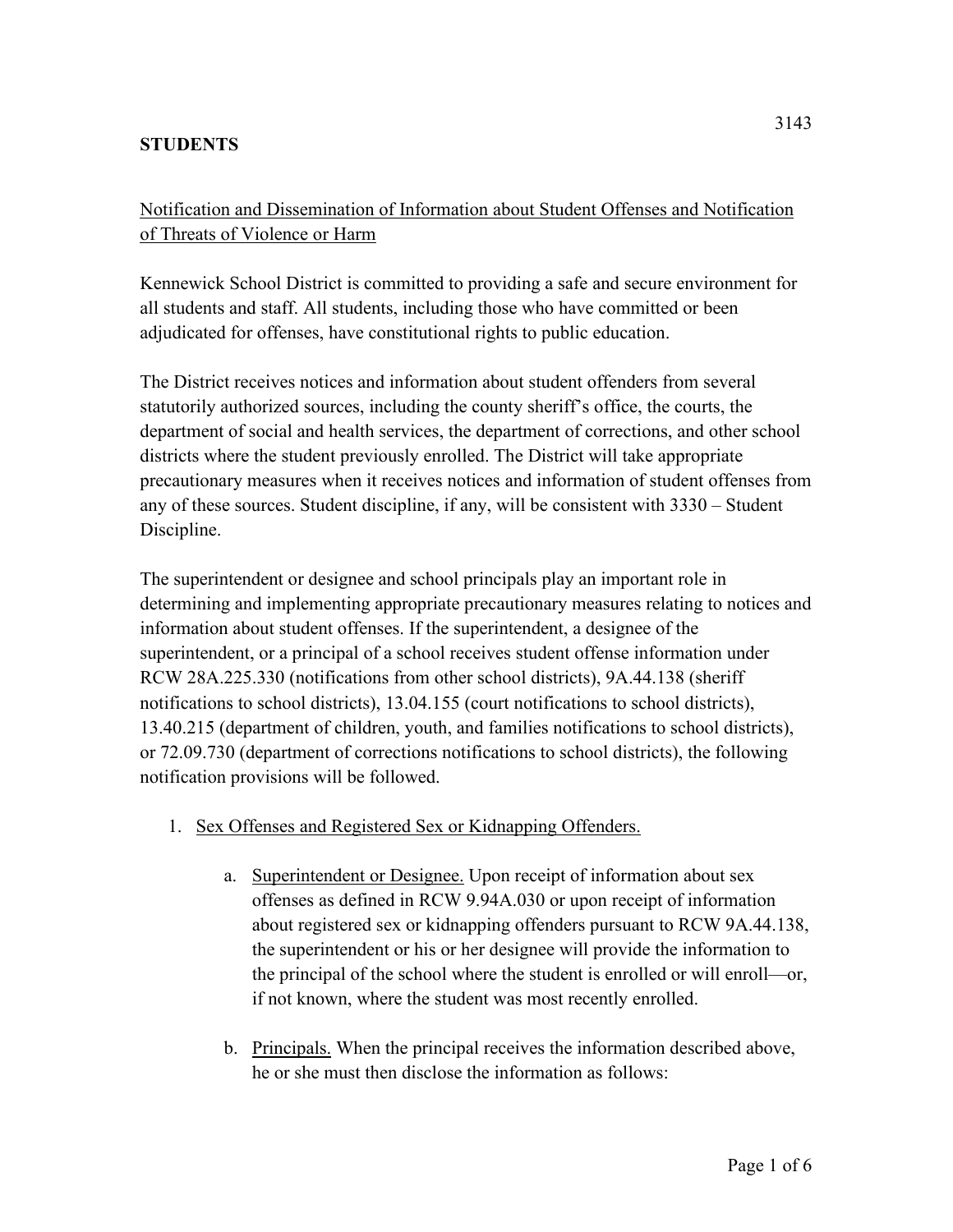If the student is classified as a risk level II or III, the principal shall provide the information received to every teacher of the student and to any other personnel who, in the judgment of the principal, supervises the student or for security purposes should be aware of the student's record.

If the student is classified as a risk level I, the principal shall provide the information received only to personnel who, in the judgment of the principal, for security purposes should be aware of the student's record.

c. Convicted Juvenile Sex Offenders Attendance at Victims School. Convicted juvenile sex offenders are prohibited from attending the elementary, middle, or high school attended by their victims or their victims' siblings. The parents or legal guardians of the convicted juvenile sex offender shall be responsible for providing transportation or covering other costs associated with or required by the sex offender's change in school.

The Department of Social and Health Services (DSHS) Sex Offender School Attendance Program assists with ensuring that juvenile sex offenders, committed to Juvenile Rehabilitation Administration (JRA), do not enroll in the same school as their victim or their victims' siblings. If there is a conflict in schools, DSHS program staff will work with JRA to have the offender moved to another school.

- d. Collaboration. The principal or designee will consult and collaborate with department of corrections, juvenile justice staff, treatment providers, victim support groups, and families, as applicable, when working with students required to register as a sex or kidnapping offender.
- e. Inquiries by the Public. Law enforcement agencies receive relevant information about the release of sex and kidnapping offenders into communities and decide when such information needs to be released to the public. Therefore, District and school staff will refer all inquiries by the public at large (including parents and students) regarding students required to register as a sex or kidnapping offender directly to law enforcement.
- 2. Violent Offenses, Firearms and Dangerous Weapons Crimes, Unlawful Possession or Delivery of Controlled Substances, or School Disciplinary Actions.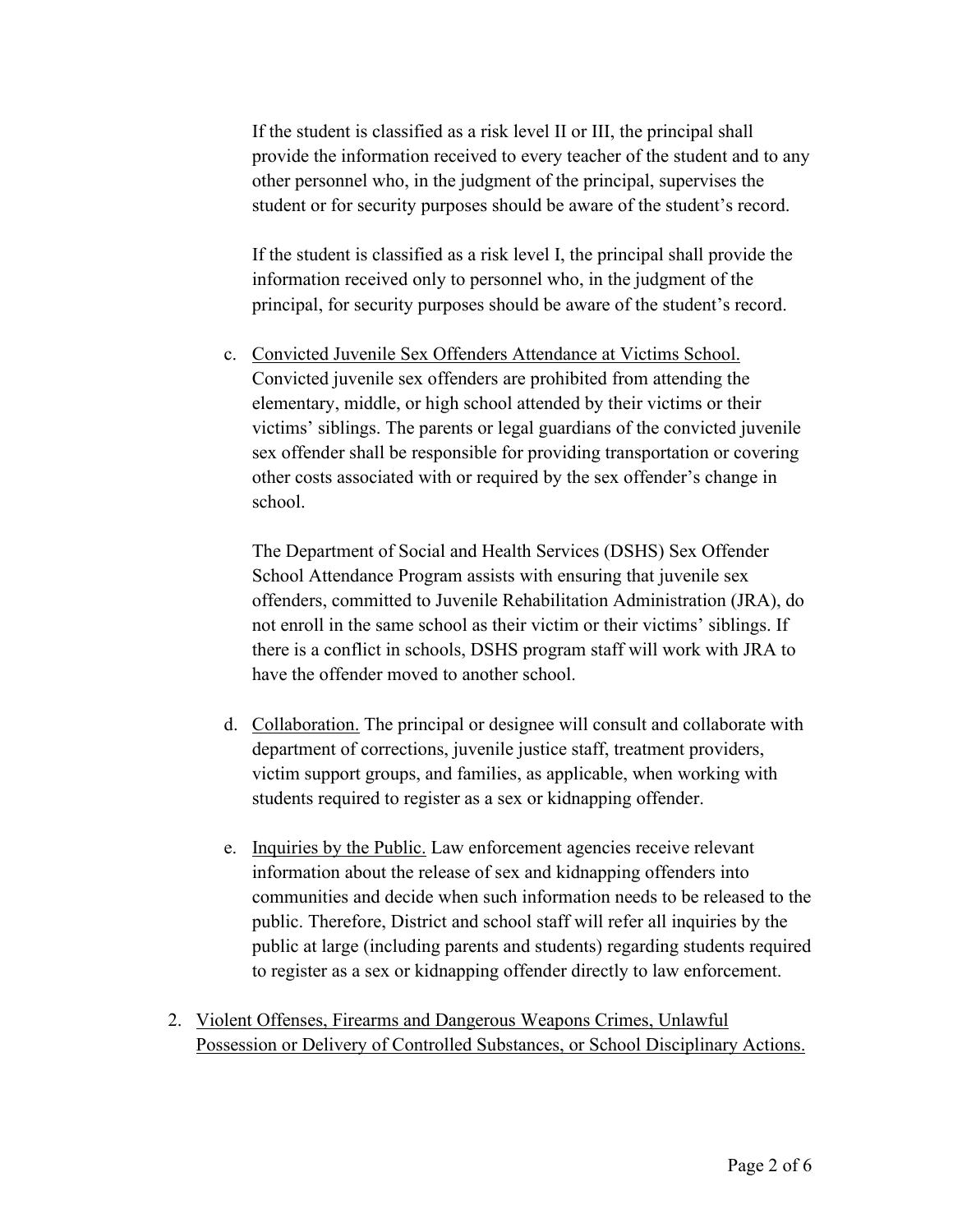- a. Superintendent or Designee. Upon receipt of information about a violent offense as defined in RCW 9.94A.030, any crime under chapter 9.41 RCW, unlawful possession or delivery, or both, of a controlled substance in violation of chapter 69.50 RCW, or a school disciplinary action, the superintendent or designee will provide the information to the principal of the school where the student is enrolled or will enrolled—or, if not known, where the student was most recently enrolled.
- b. Principals. When the principal receives the information described above, he or she *has discretion* to share the information with a District staff member if, in the principal's judgment, the information is necessary for:
	- The staff member to supervise the student;
	- The staff member to provide or refer the student to therapeutic or behavioral health services; or
	- Security purposes.

School principals and staff should use care not to allow a student's demographic or personal characteristics to bias the decision of whether to share information received.

Upon receipt of information about an adjudication in juvenile court for an unlawful possession of a controlled substance in violation of chapter 69.50 RCW, the principal *must* notify the student and the parent or legal guardian at least five days before sharing the information with a District staff member.

If either the student or the student's parent or legal guardian objects to the proposed sharing of the information, the student, the student's parent or legal guardian, or both, may, within five business days of receiving notice from the principal, appeal the decision to share the information with staff to the superintendent of the District in accordance with procedures developed by the District.

The superintendent shall have five business days after receiving an appeal under the above to make a written determination on the matter. Determinations by the superintendent under this subsection are final and not subject to further appeal.

A principal may not share adjudication information under this subsection with a District staff member while an appeal is pending.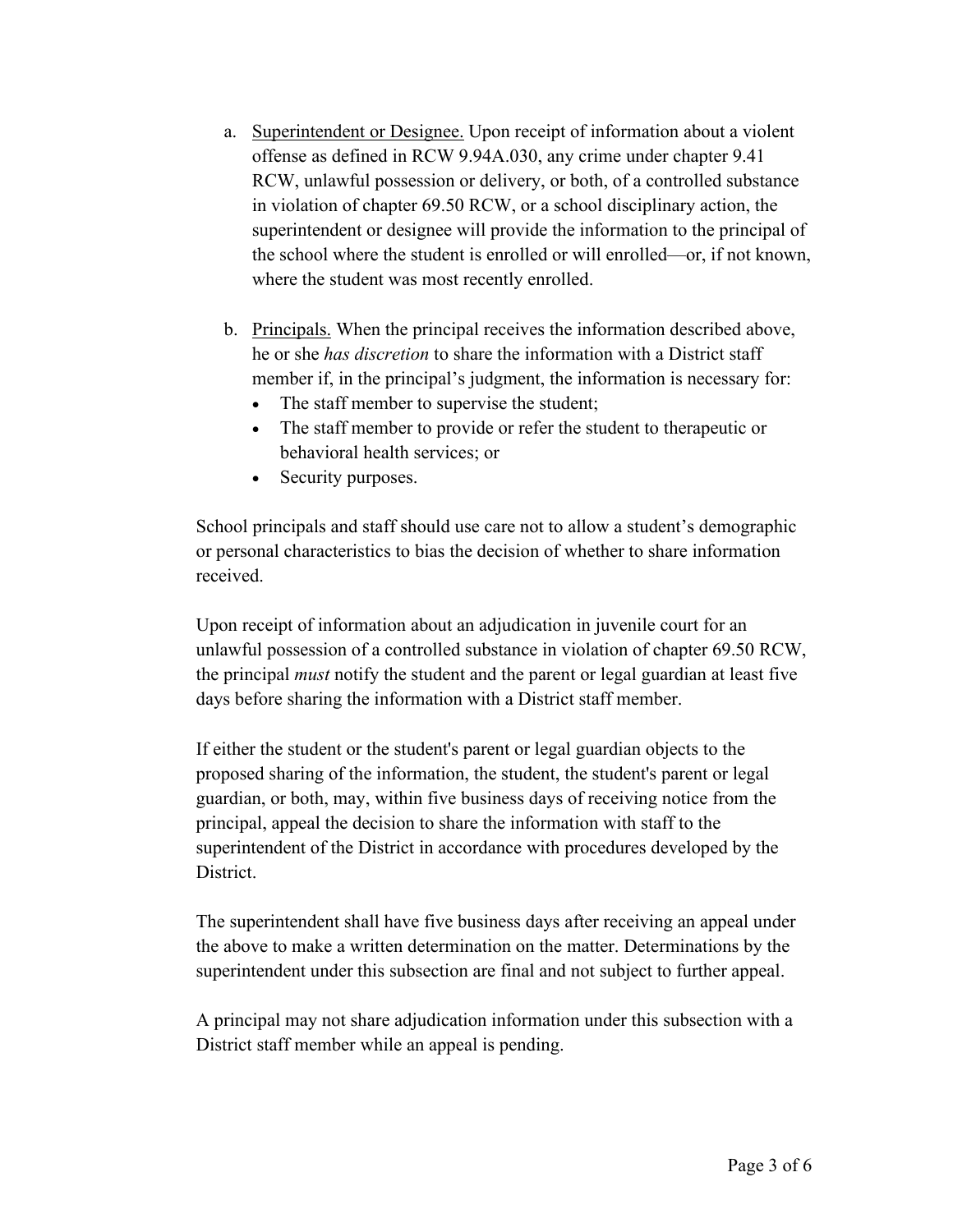- 3. Public Records Act. Any information received by District staff under this section is exempt from disclosure under the public records act (chapter 42.56 RCW) and may not be further disseminated except as provided in RCW 28A.225.330, other statutes or case law, and the family and educational and privacy rights act of 1994 (20 U.S.C. Sec. 1232g et seq.).
- 4. Assignment of Student Offenders to Certain Classrooms. A student committing an offense under chapter 9A.36 (assault), 9A.40 (kidnapping, unlawful imprisonment, custodial interference, luring, trafficking, and coercion of involuntary servitude), 9A.46 (harassment), or 9A.48 RCW (arson, reckless burning, and malicious mischief) when the activity is directed toward the teacher, shall not be assigned to that teacher's classroom for the duration of the student's attendance at that school or any other school where the teacher is assigned.

A student who commits an offense under chapter 9A.36 (assault), 9A.40 (kidnapping, unlawful imprisonment, custodial interference, luring, trafficking, and coercion of involuntary servitude), 9A.46 (harassment), or 9A.48 RCW (arson, reckless burning, and malicious mischief), when directed toward another student, may be removed from the classroom of the victim for the duration of the student's attendance at that school or any other school where the victim is enrolled.

## Notification of Threats of Violence or Harm.

Students and school employees who are subjects of threats of violence or harm will be notified of the threats in a timely manner. "Threats of violence or harm" means direct or indirect communications by any means of the intent to inflict physical harm upon a specific individual or individuals or that place a person in fear of the imminent likelihood of serious harm.

The District will assess and address potential threats of violence or harm in a manner consistent with Policy and Procedure 3225 – School-Based Threat Assessment, other safety policies, and comprehensive safe school plans. In instances where the threat is deemed moderate risk or high risk or requires further intervention to prevent violence or serious harm, the school administrator shall notify the parent and/or guardian of any student who is the target/recipient of a threat as well as the parent and/or guardian of any student who made the threat. The District will ensure that the notice is in a language the parent and/or guardian understands, which may require language assistance for parents or guardians with limited-English proficiency under Title VI of the Civil Rights Act of 1964.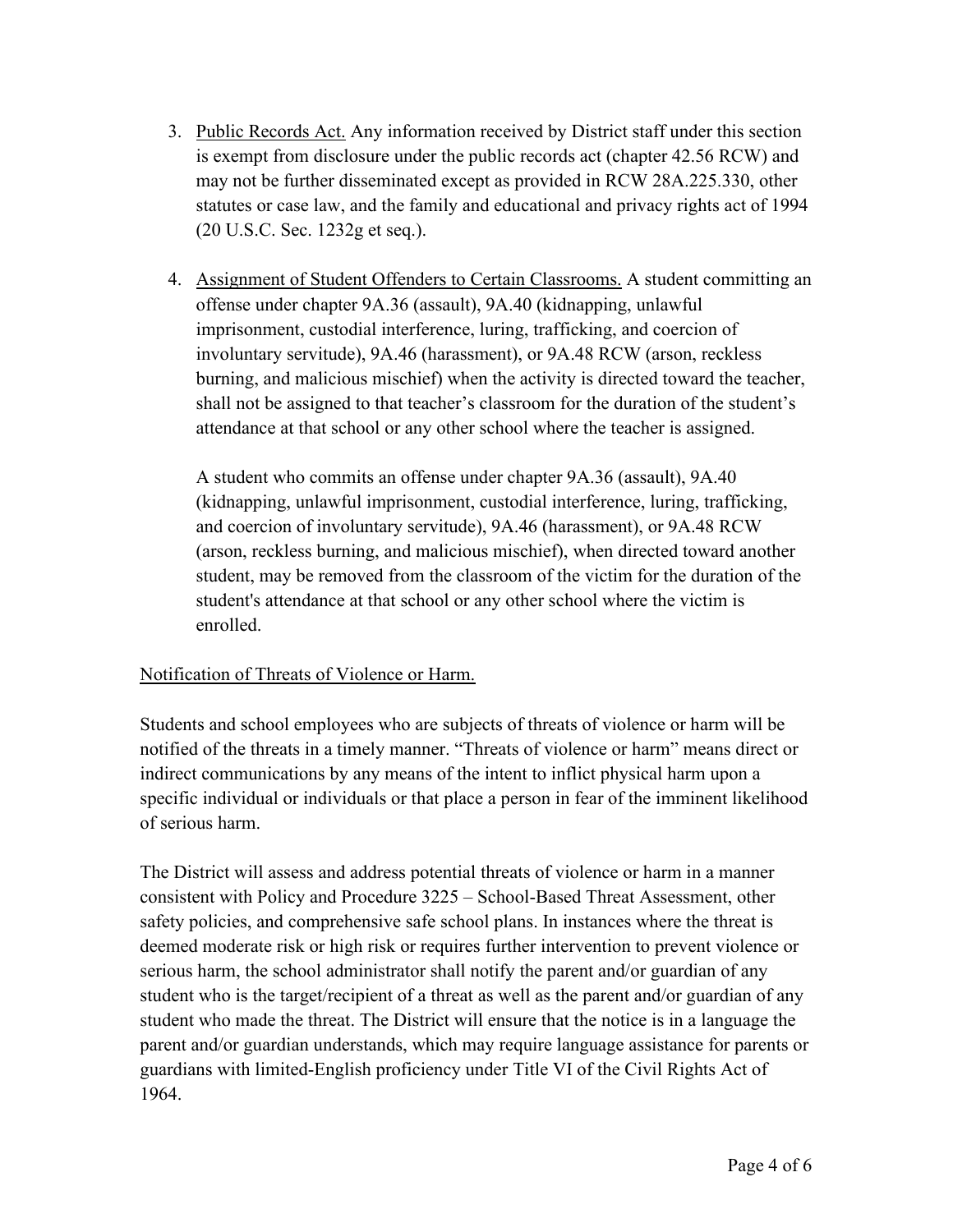If there is a specific and significant threat to the health or safety of a student or other individuals, the District may disclose information from education records to appropriate parties whose knowledge of the information is necessary. Timing and details of the notice will be as extensive as permitted by the federal Family Educational Rights and Privacy Act, other legal limitations, and the circumstances.

The District may use information about a threat of harm or violence in connection with student discipline consistent with Policy and Procedure 3300 – Student Discipline.

The District, Board, school officials, and school employees providing notice in good faith as required and consistent with the Board's policies are immune from any liability arising out of such notification. A person who intentionally and in bad faith or maliciously, knowingly makes a false notification of a threat under this section is guilty of a misdemeanor punishable under RCW 9A.20.021.

## Immunity.

Any school district or employee of the District who releases the information in compliance with federal and state law is immune from civil liability for damages unless it is shown that the District or employee acted with gross negligence or in bad faith.

Legal References:

[RCW 13.04.155](https://app.leg.wa.gov/rcw/default.aspx?cite=13.04.155) Notification to designated recipient of adjudication or conviction – Information exempt from disclosure.

[RCW 13.40.215](https://app.leg.wa.gov/rcw/default.aspx?cite=13.40.215) Juveniles found to have committed violent or sex offense or stalking — Notification of discharge, parole, leave, release, transfer, or escape — To whom given — School attendance — Definitions

[RCW 28A.600.460](https://app.leg.wa.gov/rcw/default.aspx?cite=28A.600.460) Classroom discipline — Policies - Classroom placement of student offenders — Data on disciplinary actions

[RCW 4.24.550](https://apps.leg.wa.gov/RCW/default.aspx?cite=4.24.550) Sex offenders and kidnapping offenders — Release of information to public — Website

[RCW 9A.44.130](https://app.leg.wa.gov/rcw/default.aspx?cite=9a.44.130) Registration of sex offenders and kidnapping offenders — Procedures — Definition — Penalties

[RCW 28A.225.330](https://app.leg.wa.gov/rcw/default.aspx?cite=28A.225.330) Enrolling students from other districts